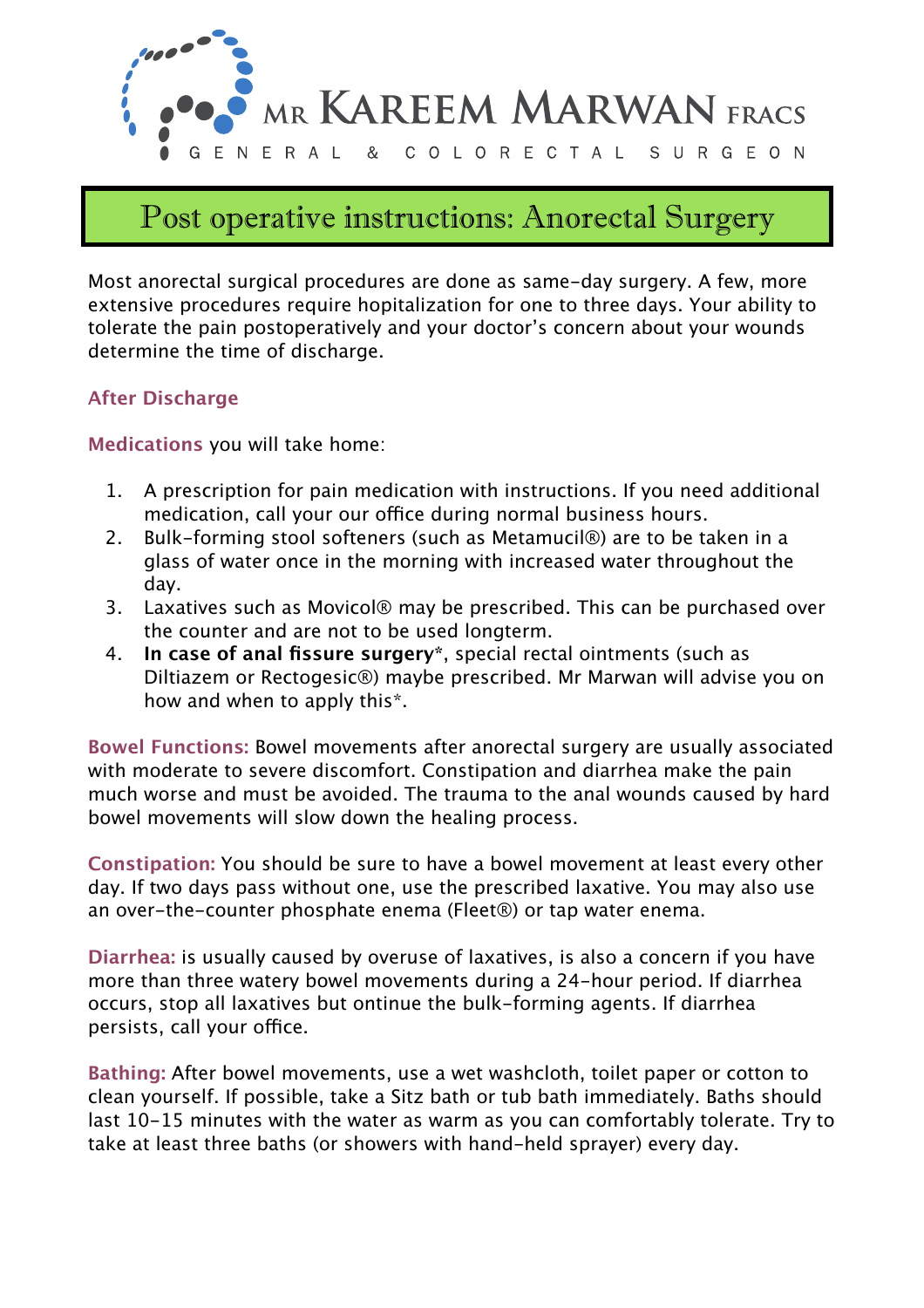

**Discharge/Infection:** Some bloody discharge after bowel movements is normal for at least two to four weeks after rectal surgery. If you have profuse, continuous bleeding, present to your nearest Emergency Department immediately. Postoperative infection around the rectal opening is surprisingly uncommon despite the obvious contamination by stool. This is probably because of the excellent blood supply to the area.

**Urination:** If you have trouble urinating, do so while sitting in a tub of water, or run the water faucet while sitting on the toilet. If the problem is severe or persistent, you may need medications to help.

**Diet:** Eat a [high-fiber](http://www.colonrectal.org/high_fiber.cfm) general diet, including plenty of fruits and vegetables. Try to drink at least six to eight glasses of water or juice per day to help keep the stool soft.

**Activity:** Upon discharge, there are generally no restrictions on walking, climbing stairs or riding in a car. After some procedures, you will be asked to avoid strenuous activity or heavy lifting for 7 to 14 days. However, this varies depending on your procedure. Discuss this with Mr Marwan.

### **Cause For Concern**

If any of the following occur, please call our office (or page Mr Marwan):

- Problems with the incision, including increasing pain, swelling, redness or drainage.
- Severe constipation (no bowel movement for three days).
- Diarrhea (more than three watery stools within 24 hours).
- Difficulty urinating.
- Fever greater than 38 degrees.
- Severe bleeding (amount more than a cup full, lots of clots, frequent episodes or if you feel faint because of it)
- Nausea or vomiting.
- Chills.

If Mr Marwan is not available or you cannot reach our office (afterhours/public holidays), **please present to the Emergency department without delay**.

#### **Follow up**

is usually 2-4 weeks after surgery, you will be advised by our office.

#### **Commonly Asked Questions**